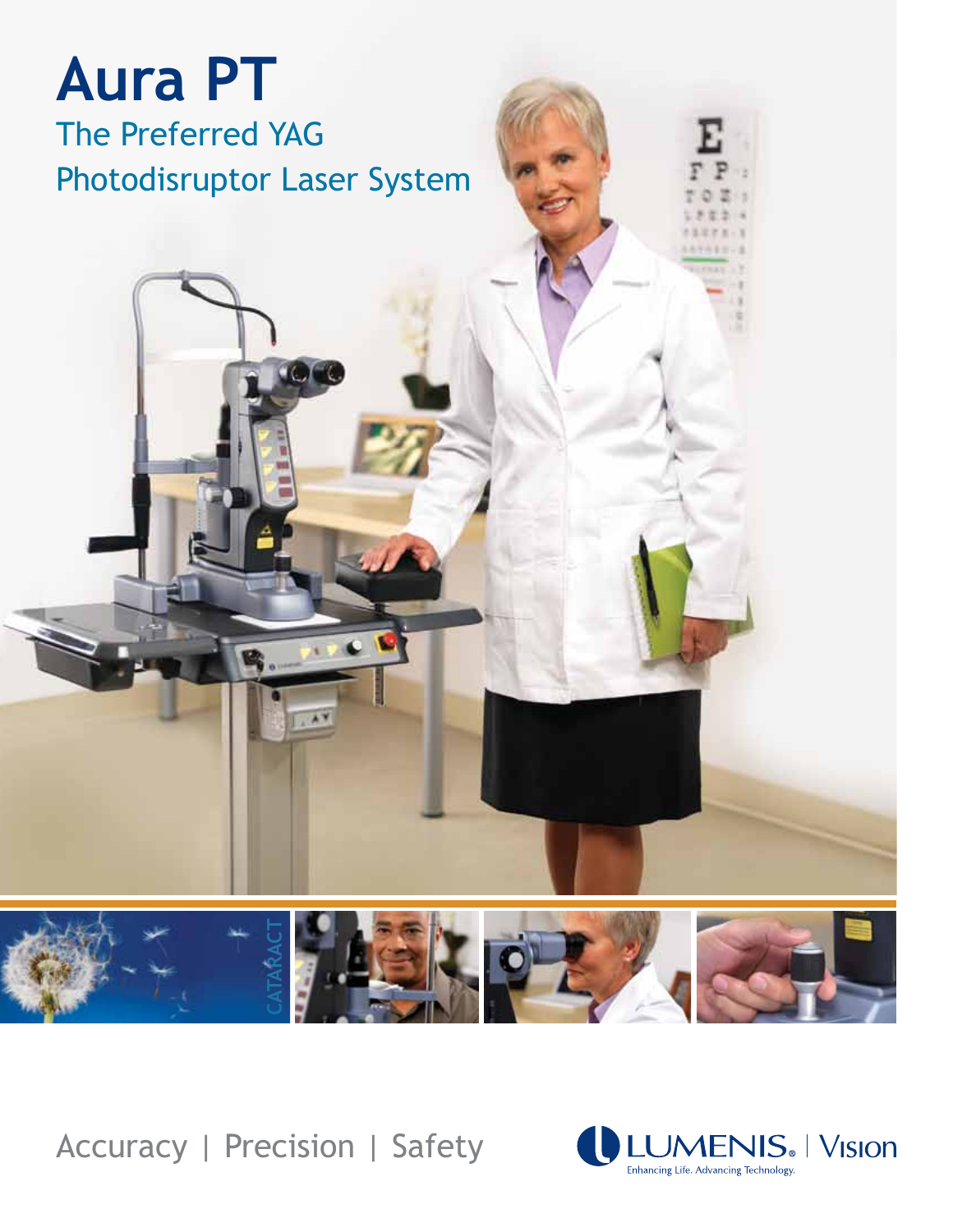#### **Enhanced Patient Safety; Superior Technical Design**

The Aura® PT™ Ophthalmic YAG Photodisruptor Laser System represents the latest YAG product offering from Lumenis – the market leader in ophthalmic laser technologies.

The preferred product for anterior-segment procedures such as laser iridotomy and capsulotomy, the Aura PT includes advanced specifications which make treatment fast and accurate for superior patient care.

Designed to be safe and easy to use, the Aura PT is the result of years of engineering and manufacturing expertise. The Aura's advanced features – a 16 degree cone angle, precision optics, adjustable posterior & anterior offset, high repetition rate and variable burst modes – allow you to perform capsulotomies on all types of intraocular lenses (IOL) with significantly lower risk of lens pitting. In addition, the superior laser cavity design enables more efficient tissue cutting at lower power and with fewer shots.

The Aura PT was designed with the busy, multi-physician practice, surgery center and outpatient clinic in mind. It truly offers ophthalmologists a YAG photodisruptor that is exceptionally robust and affordably priced.

#### **Advanced Adjustable Offset**

The Lumenis Aura PT features two defocus positions that can easily be changed with a roll of your finger, allowing for easy and safe focus correction exactly in front of, behind or precisely at the plasma break point.

With an adjustable laser focal point of up to 500 µm anterior or posterior to the aiming beam, the Aura PT offers the industry's highest flexibility rate. This allows ophthalmologists to treat patients on a case-by-case basis with more accuracy, precision and safety than even before.

Such flexibility allows customization of the procedure based on each patient's IOL type and the type of the treatment performed.

This significantly reduces the risk of lens damage when treating anterior or posterior to the IOL or faster and safer results when performing iridotomy.



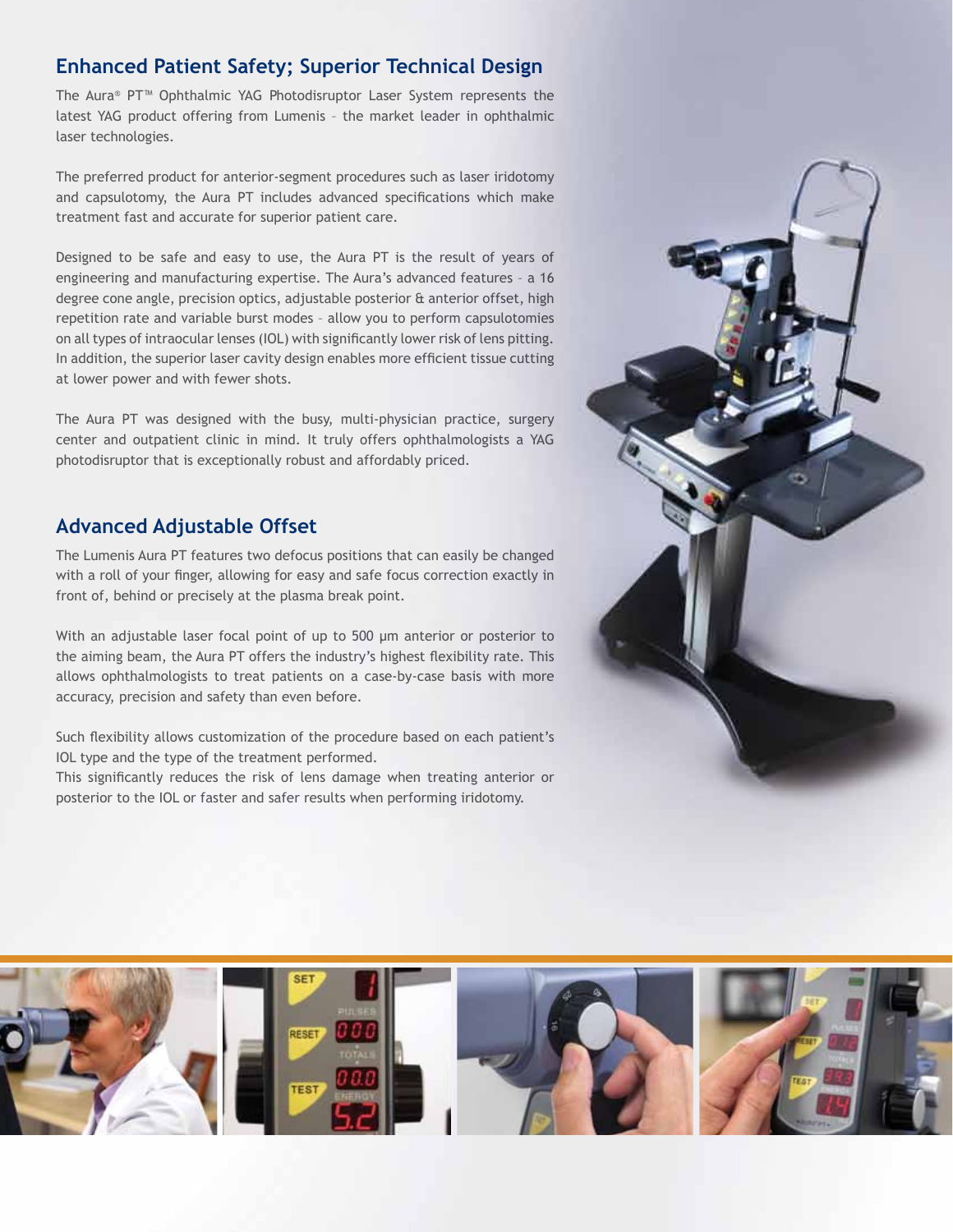#### **Optimal Energy Placement**

The Aura's beam profile, laser cavity design and precision optics ensure low-energy plasma formation and minimal trauma to the eye. The unit's sophisticated focusing system ensures superior accuracy in energy placement when firing the laser, resulting in a gentler and highly-accurate outcome.

#### **Enhanced Slit Lamp Optics**

Advanced precision optics offer maximum visibility for more precise diagnosis and treatment. The Lumenis Converging Optical System - specifically designed for anterior segment procedures – ensures clearer visualization and greater comfort for the treating physician, even during extended procedures.

#### **Improved Design**

The Aura's compact and lightweight design optimizes the physician's working space, without compromising on the patient's comfort. A user-friendly control panel offers ready access to all operations and facilitates easy control over all system parameters. The ergonomically designed joystick with EZgrip™ coating provides you with full control of the device while fitting comfortably in your hand. The unit is operated through a laser-fire switch, conveniently integrated into the controlling joystick.

### **Fast Operation and Flexible Settings**

With a 2.5 Hz repetition rate, the Aura is one of the fastest YAG Photodisruptors currently available in the market. Together with adjustable energy levels of 0.2 – 10 mJ, tissue disruption is faster and more accurate than ever before.

### **Lumenis Vision – Your Preferred Partner**

Lumenis Vision is the world leader in laser technologies for ophthalmic applications. Our company offers the widest range of products, an unparalleled product support system, the largest global installed-base of ophthalmic laser products and the largest investment in research and development in our industry.

Since introducing the first laser photocoagulator to ophthalmology in 1970, Lumenis Vision has focused on providing ophthalmologists with innovative laser therapies to preserve and improve the sight of patients worldwide.

Lumenis Vision is renowned for technological breakthroughs and a long list of industry gold standards. Our company pioneered the first argon laser photocoagulator for ophthalmology; the first approved marketer of Nd:YAG capsulotomy lasers; developed and introduced the breakthrough technology of multicolor photocoagulation along with the world's first Laser Indirect Ophthalmoscope (LIO); developed and brought to market the revolutionary SLT technology for managing POAG, and more.

Today, Lumenis Vision offers you the confidence of doing business with a company that is truly committed to ophthalmology and to meeting your needs.